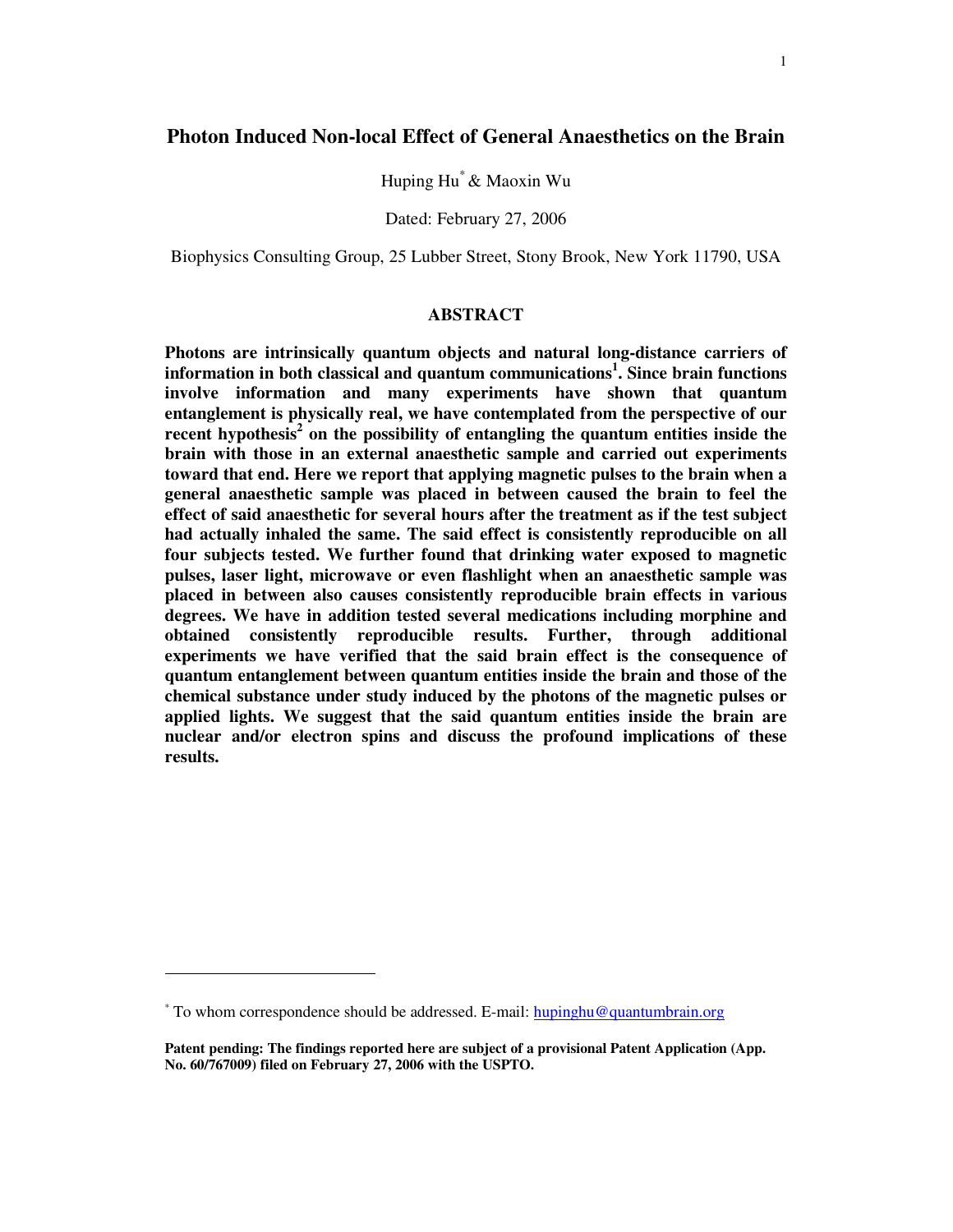Quantum entanglement is ubiquitous in the microscopic world and manifests itself macroscopically under some circumstances<sup>3, 4</sup>. Further, quantum spins of electrons and photons have now been successfully entangled in various ways for the purposes of quantum computation, memory and communication<sup>5, 6</sup>. In the field of neuroscience, we have recently suggested that nuclear and/or electronic spins inside the brain may play important roles in certain aspects of brain functions such as perception<sup>2</sup>. Arguably, we could test our hypothesis by first attempting to entangle these spins with those of a chemical substance such as a general anaesthetic and then observing the resulting brain effects such attempt may produce, if any. Indeed, instead of armchair debate on how the suggested experiments might not work, we just went ahead and carried out the experiments over the periods of more than a year. Here, we report our results. We point out from the outset that although it is commonly believed that quantum entanglement alone cannot be used to transmit classical information, the function of the brain may not be totally based on classical information<sup>2</sup>.

Figure 1 shows a typical setup for the first set of experiments. It includes a magnetic coil with an estimated 20*W* output placed at one inch above the right side of a test subject's forehead, a small flat glass-container inserted between the magnetic coil and the forehead, and an audio system with adjustable power output and frequency spectrum controls connected to the magnetic coil. When music is played on the audio system, the said magnetic coil produces magnetic pulses with frequencies in the range of 5Hz to10kHz. Experiments were conducted with said container being filled with different general anaesthetics, medications, or nothing/water as control, and the test subject being exposed to the magnetic pulses for 10*min* and not being told the content in the container or details of the experiments. The indicators used to measure the brain effect of said treatment were the first-person experiences of any unusual sensations such as numbness, drowsiness and/or euphoria which the subject felt after the treatment and the relative degrees of these unusual sensations on a scale of 10 with 0=nothing,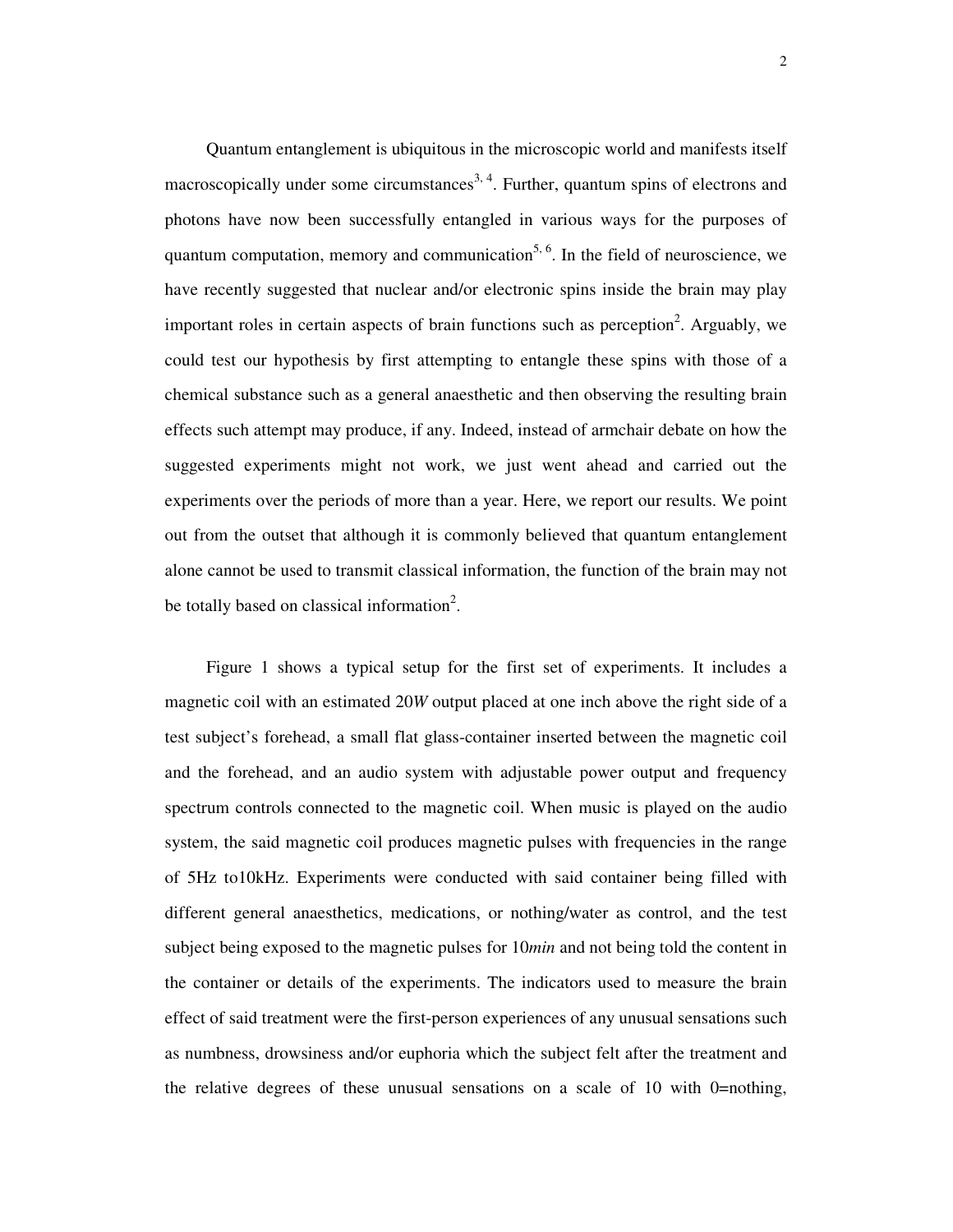1=weak, 2=light moderate, 3=moderate, 4=light strong, 5=strong, 6=heavily strong, 7=very strong, 8=intensely strong, 9=extremely strong and 10=intolerable. The durations of the unusual sensations and other symptoms after the treatment such as nausea or headache were also recorded.

Figure 2 shows a typical setup for the second set of experiments. It includes the magnetic coil connected to the audio system, a large flat glass-container filled with 200*ml* fresh tap water and the small flat glass-container inserted between the magnetic coil and larger glass-container. Figure 3 shows a typical setup for the second set of experiments when a red laser with a 50*mW* output and wavelengths of 635*nm* – 675*nm* was used. All Experiments were conducted in the dark with the small flat glasscontainer being filled with different general anaesthetics, medications, or nothing/water as control, the large glass-container being filled with 200*ml* fresh tap water and exposed to the magnetic pulses or laser light for 30*min* and the test subject consuming the treated tap water but not being told the content in the small container or details of the experiments. The indicators used for measuring the brain effects were the same as those used in the first set of experiments. Experiments were also carried out respectively with a 1200*W* microwave oven and a flashlight powered by two size-D batteries. When the microwave oven was used, a glass tube containing 20*ml* fresh tap water was submerged into a larger glass tube containing 50*ml* general anaesthetic and exposed to microwave radiation for 5*sec*. The said procedure was repeated for multiple times to collect a total of 200*ml* treated tap water for consumption. When the flashlight was used, the magnetic coil shown in Figure 2 was replaced with the flashlight.

To verify that the brain effects experienced by the test subjects were the consequences of quantum entanglement between quantum entities inside the brain and those in the chemical substances under study, the following additional experiments were carried out. Figure 4 shows a typical setup of the entanglement verification experiments.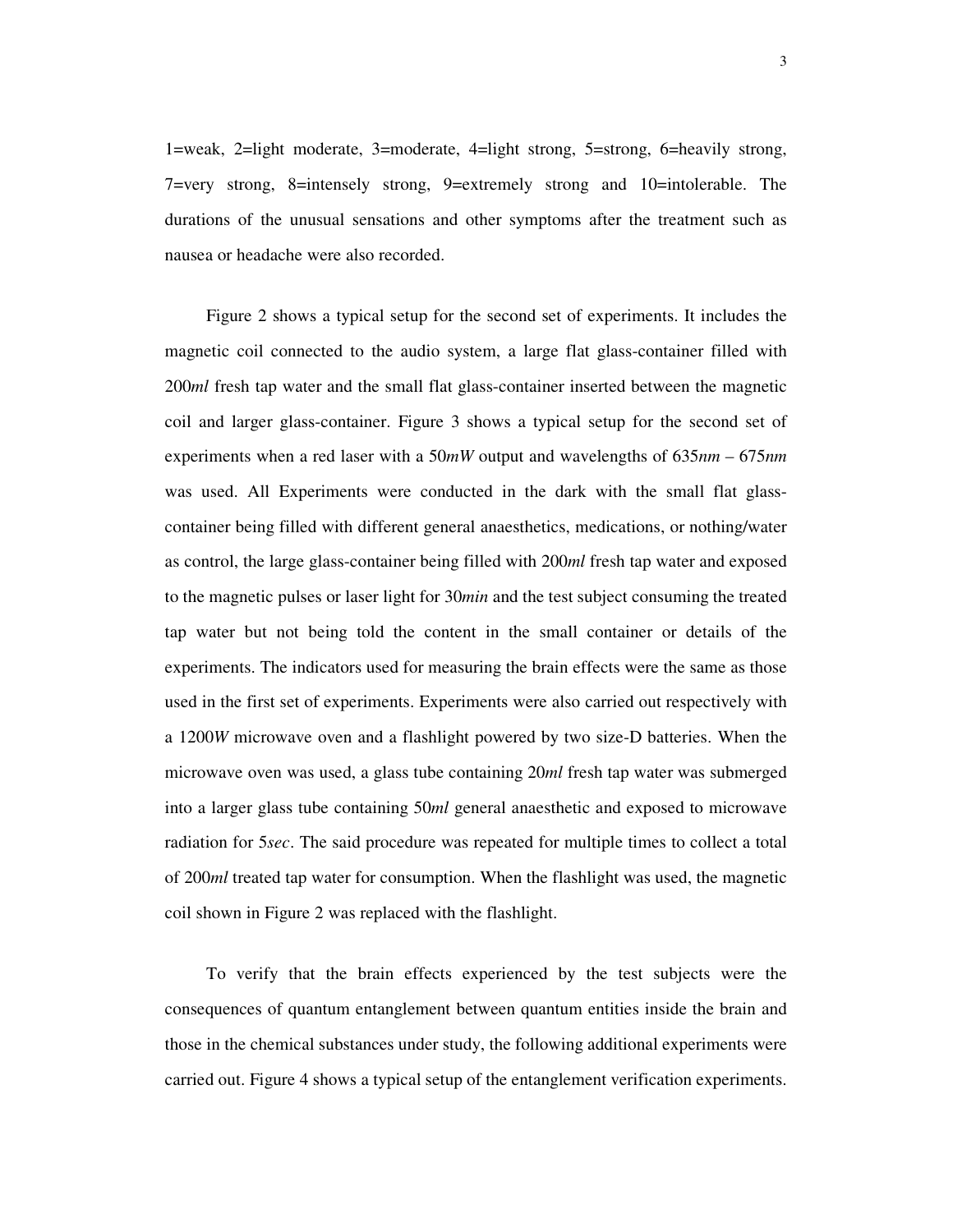The setup is the reverse of the setup shown in Figure 3. In addition, the small flat glasscontainer with a chemical substance or nothing/water as control was positioned with an angle to the incoming laser light to prevent reflected laser light from re-entering the large glass-container.

In the first set of entanglement verification experiments, the laser light from the red laser first passed through the large glass-container with 200*ml* fresh tap water and then through the small flat glass-container filled with a chemical substance or nothing/water as control located about 300*cm* away. After 30*min* of exposure to the laser light, a test subject consumed the exposed tap water without being told the content in the small container or details of the experiments and reported the brain effects felt for the next several hours.

In the second set of entanglement verification experiments, 400*ml* fresh tap water in a glass-container was first exposed to the radiation of the magnetic coil for 30*min* or that of the 1500*W* microwave oven for 2*min*. Then the test subject immediately consumed one-half of the water so exposed. After 30*min* from the time of consumption the other half was exposed to magnetic pulses or laser light for 30 minutes using the setup shown in Figure 2 and Figure 4 respectively. The test subject reported, without being told the content in the small container or details of the experiments, the brain effects felt for the whole period from the time of consumption to several hours after the exposure had stopped.

In the third set of entanglement verification experiments, one-half of 400*ml* Poland Spring water with a shelve time of at least three months was immediately consumed by the test subject. After 30*min* from the time of consumption the other half was exposed to the magnetic pulses or laser light for 30*min* using the setup shown in Figure 2 and Figure 4 respectively. Test subject reported, without being told the content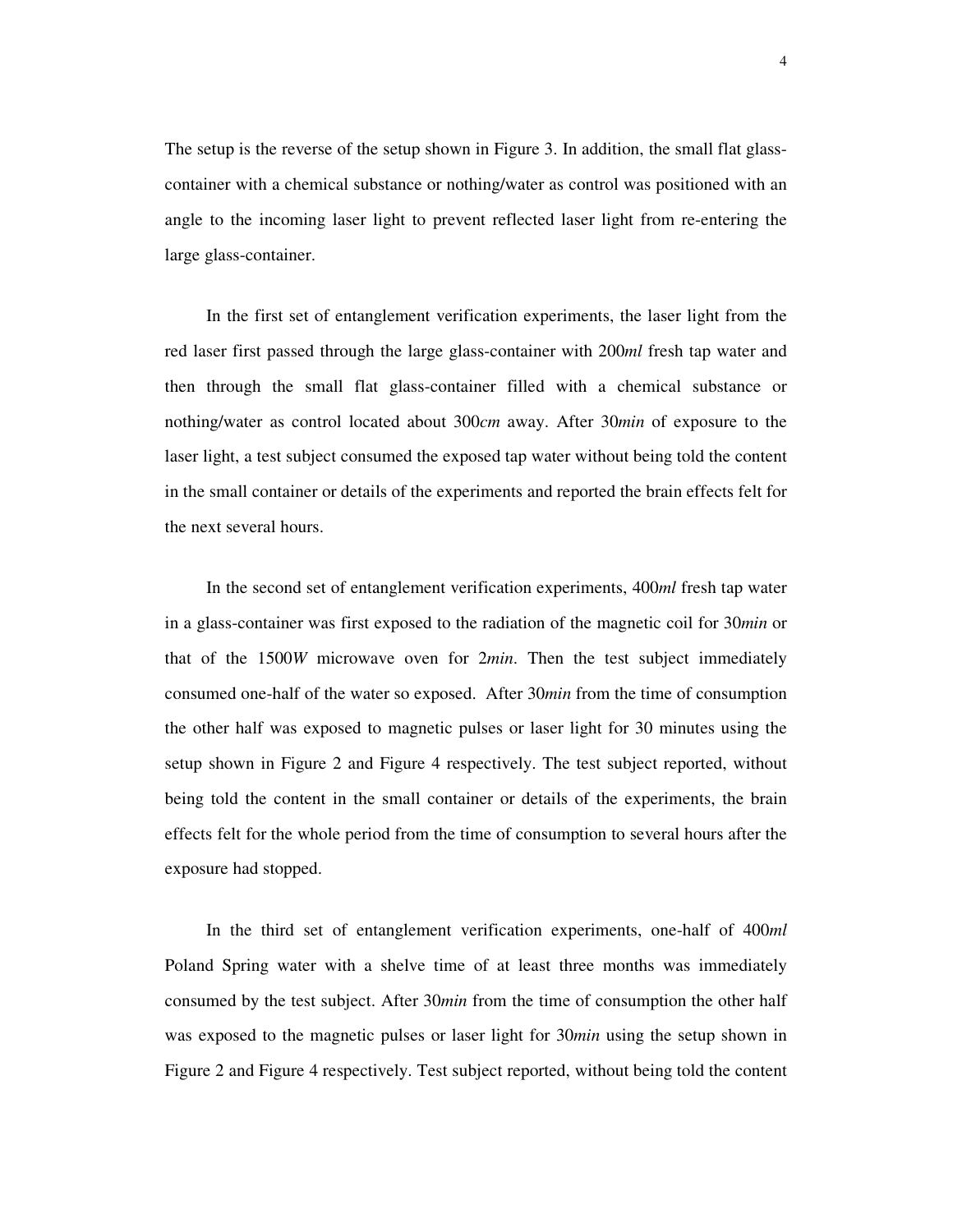in the small container or details of the experiments, the brain effects felt for the whole period from the time of consumption to several hours after the exposure had stopped.

In the fourth set of entanglement verification experiments, the test subject would take one-half of the 400*ml* fresh tap water exposed to microwave for 2*min* or magnetic pulses for 30*min* to his/her workplace located more than 50 miles away (in one case to Beijing located more than 6,500 miles away) and consumed the same at the workplace at a specified time. After 30*min* from the time of consumption, the other half was exposed to magnetic pulses or laser light for 30*min* at the original location using the setup shown in Figure 2 and Figure 4 respectively. The test subject reported the brain effects felt without being told the content in the small container or details of the experiments for the whole period from the time of consumption to several hours after the exposure had stopped.

With respect to the test subjects, Subject A and C are respectively the first author and co-author of this paper and Subject B and C are respectively the father and mother of the first author. All four test subjects voluntarily consented to the proposed experiments. To ensure safety, all initial experiments were conducted on Subject A by himself. Further, all general anaesthetics used in the study were properly obtained for research purposes and all medications were either leftover items originally prescribed to Subject C's late mother or items available over the counter. To achieve proper control, repeating experiments on Subject A were carried out by either Subject B or C in blind settings, that is, he was not told whether or what general anaesthetic or medication were applied before the end of the experiments. Further, all experiments on Subject B, C and D were also carried out in blind settings, that is, these test subjects were not told about the details of the experiments on them or whether or what general anaesthetic or medication were applied.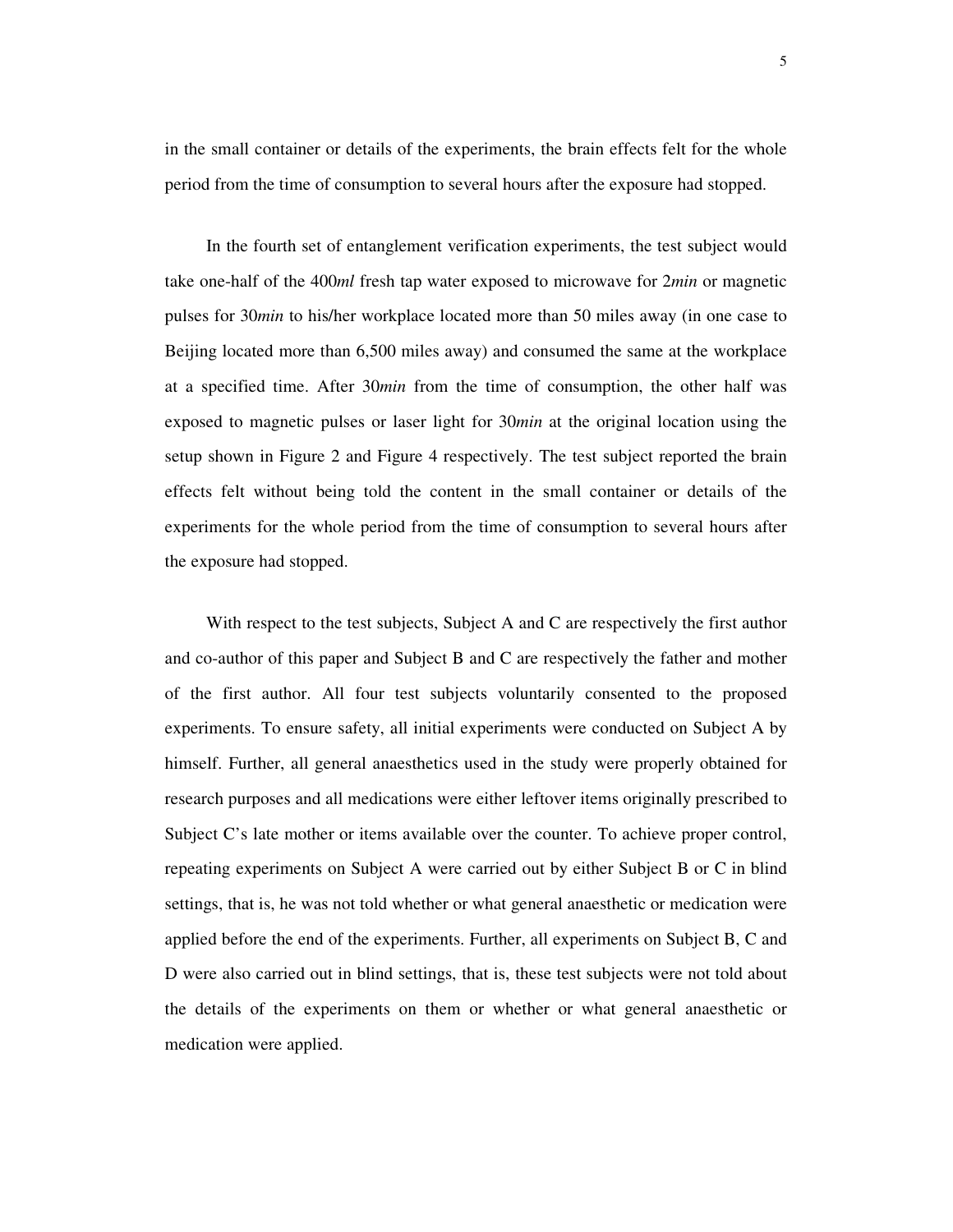Table 1 summarizes the results obtained from the first two sets of experiments described above and Table 2 breakdowns the summary into each general anaesthetic studied plus morphine in the case of medications. In the control studies for the first set of experiments, all test subjects did not feel anything unusual from the exposure to magnetic pulses except vague or weak local sensation near the site of exposure. In contrast, all general anaesthetics studied produced clear and completely reproducible brain effects in various degrees and durations as if the test subjects had actually inhaled the same. These brain effects were first localized near the site of treatment and then spread over the whole brain and faded away within several hours. But residual brain effects (hangover) lingered on for more than 12 hours in most cases. Among the general anaesthetics studied, chloroform and deuterated chloroform (chloroform D) produced the most pronounced and potent brain effects in strength and duration followed by isoflorance and diethyl ether. Tribromoethanol dissolved in water (1:50 by weight) and ethanol also produced noticeable effects but they are not summarized in the table.

As also shown in Table 1, while the test subjects did not feel anything unusual from consuming the tab water treated in the control experiments with magnetic pulses or laser light, all the general anaesthetics studied produced clear and completely reproducible brain effects in various degrees and durations respectively similar to the observations in the first set of experiments. These effects were over the whole brain, intensified within the first half hour after the test subjects consumed the treated water and then faded away within the next a few hours. But residual brain effects lingered on for more than 12 hours as in the first set of experiments. Among the general anaesthetics studied, again chloroform and deuterated chloroform produced the most pronounced and potent effect in strength and duration followed by isoflorance and diethyl ether as illustrated in Figure 5. Tribromoethanol dissolved in water (1:50 by weight) and ethanol also produced noticeable effects but they are not summarized in the table.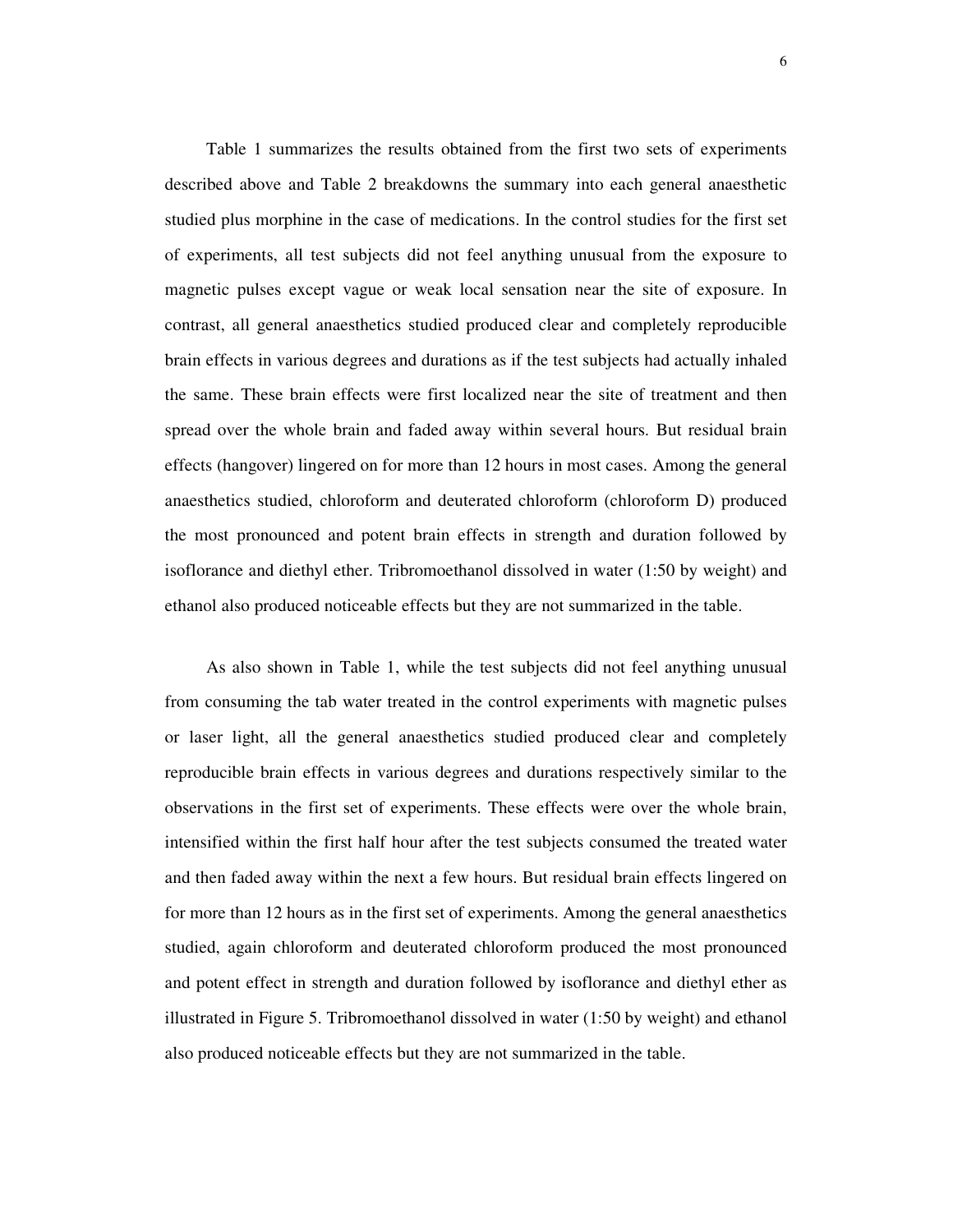In addition, available results with flashlight and microwave as photon sources are also summarized in Table 1 respectively. In both cases general anaesthetics studied produced clear and reproducible brain effects. But the brain effects produced with microwave exposure were much stronger than those by flashlight.

Table 1 also summarizes results obtained with several medications including morphine, fentanyl, oxycodone, nicotine and caffeine in first and second sets of experiments. We found that they all produced clear and completely reproducible brain effects such as euphoria and/or hastened alertness in various degrees and durations respectively. For example, in the case of morphine in the first set of experiments the brain effect was first localized near the site of treatment and then spread over the whole brain and faded away within several hours. In the case of morphine in the second set of experiments the brain effect was over the whole brain, first intensified within the first half hour after the test subjects consumed the treated water and then faded away within the next a few hours as illustrated in Figure 6.

Comparative experiments were also conducted on Subject A and C with chloroform and diethyl ether by asking them to inhale the vapours of chloroform and diethyl respectively for 5*sec* and compare the brain effect felt with those in the two sets of experiments described above. The brain effects induced in these comparative experiments were qualitatively similar to those produced in various experiments described above when chloroform and diethyl ether were respectively used for the exposure to photons of various sources.

Furthermore, through additional experiments we also made the following preliminary observations. First, the brain effects in the first set of experiments could not be induced by a permanent magnet in the place of the magnetic coil. Nor could these effects be produced by a third magnetic coil placed directly above the head of the test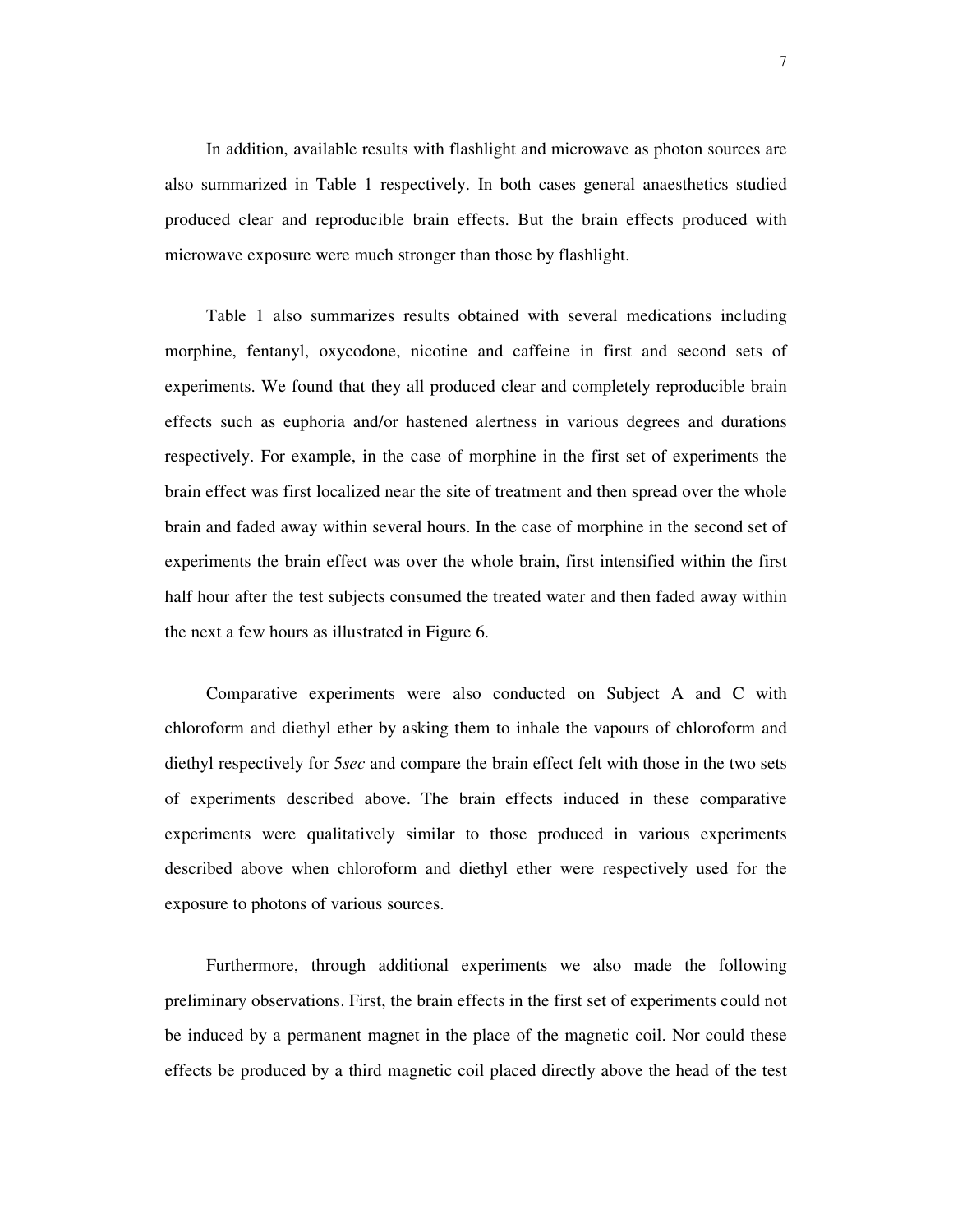subject and connected to a second magnetic coil through an amplifier with the second magnetic coil receiving magnetic pulses from a first magnetic coil after the said magnetic pulses first passed through the anaesthetic sample. That is, the brain effects could not be transmitted through an electric wire. Second, in the second set of experiments the water exposed to magnetic pulses, laser light, microwave and flashlight when a chemical substance was present tasted about the same as that before the exposure. Third, heating tap water exposed to magnetic pulses or laser light in the presence of a chemical substance diminished the brain effect of the said substance. Fourth, when distilled water was used instead of fresh tap water the observed brain effects were markedly reduced as illustrated in Figure 6 in the case of morphine.

Table 3 summarizes the results obtained with the entanglement verification experiments carried out so far with chloroform, deuterated chloroform, diethyl ether and morphine. With all four sets of experiments, clear and consistently reproducible brain effects were experienced by the test subjects above and beyond what were noticeable in the control portions of the experiments under blind settings. With respect to the second, third and fourth sets of entanglement verification experiments, the only possible explanation for the brain effects experienced by the test subjects are that they were the consequences of quantum entanglement because the water consumed by the test subjects was never directly exposed to the magnetic pulses or the laser lights in the presence of the chemical substances.

More specifically, in the first set of entanglement verification experiments, the brain effects experienced by the test subjects were the same as those in which the setup shown in Figure 3 was used. In the second, third and fourth sets of these experiments, all test subjects did not feel anything unusual in the first half hour after consuming the first half of the water either exposed to microwave/magnetic pulses or just sit on the shelf for more than 3 months. But within minutes after the second half of the same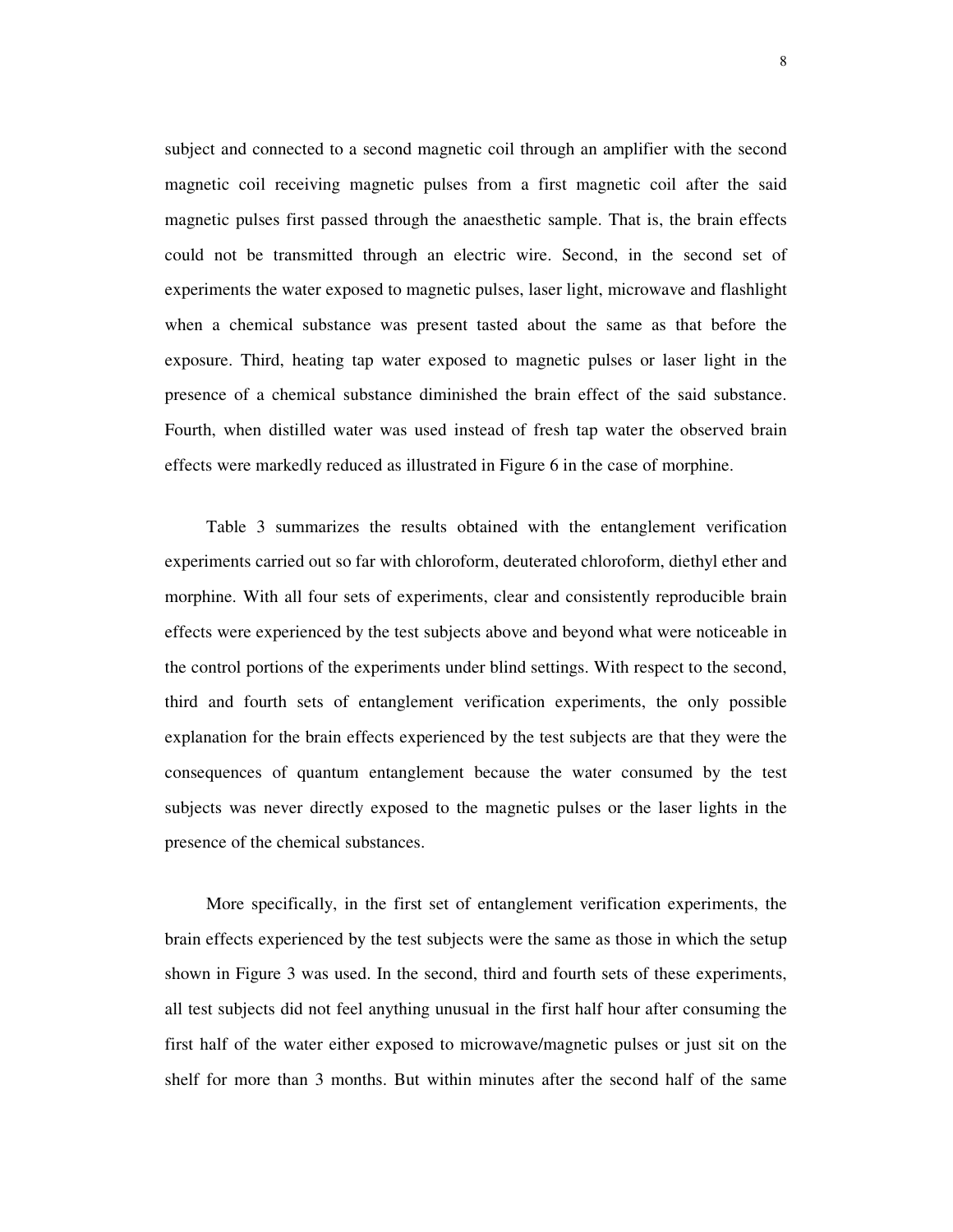water was exposed to the laser light or magnetic pulses in the presence of general anaesthetics, the test subjects would experience clear and completely reproducible brain effect of various intensities as if they have actually inhaled the general anaesthetic used in the exposure of the second half of the water. The said brain effects were over the whole brain, first intensified within minutes after the exposure began and persisted for the duration of the said exposure and for the next several hours after the exposure had stopped. Further, all other conditions being the same, magnetic coil produced more intense brain effects than the red laser. Furthermore, all other conditions being the same, the water exposed to microwave or magnetic pulses before consumption produced more intense brain effects than water just sitting on the shelve for more than 3 months before consumption.

There are other indications that quantum entanglement was the cause of the brain effects experienced by the test subjects. First, the brain effect inducing mean could not be transmitted through an electrical wire as already reported above. Second, the said inducing mean did not depend on the wavelengths of the photons generated. Thus, mere interactions among the photons, a chemical substance and water will induce brain effects after a test subject consumes the water so interacted. While designing and conducting the herein described experiments, the first author became aware of the claims related to the so called "water memory."<sup>7</sup> However, since these claims were said to be non-reproducible, we do not wish to discuss them further here except to say that we currently do not subscribe to any of the existing views on the subject and readers are encouraged to read our recent online paper on quantum entanglement $^8$ .

In light of the results from the entanglement verification experiments, we conclude that the brain effects experienced by the test subjects were the consequences of quantum entanglement between quantum entities inside the brains and those of the chemical substances under study induced by the entangling photons of the magnetic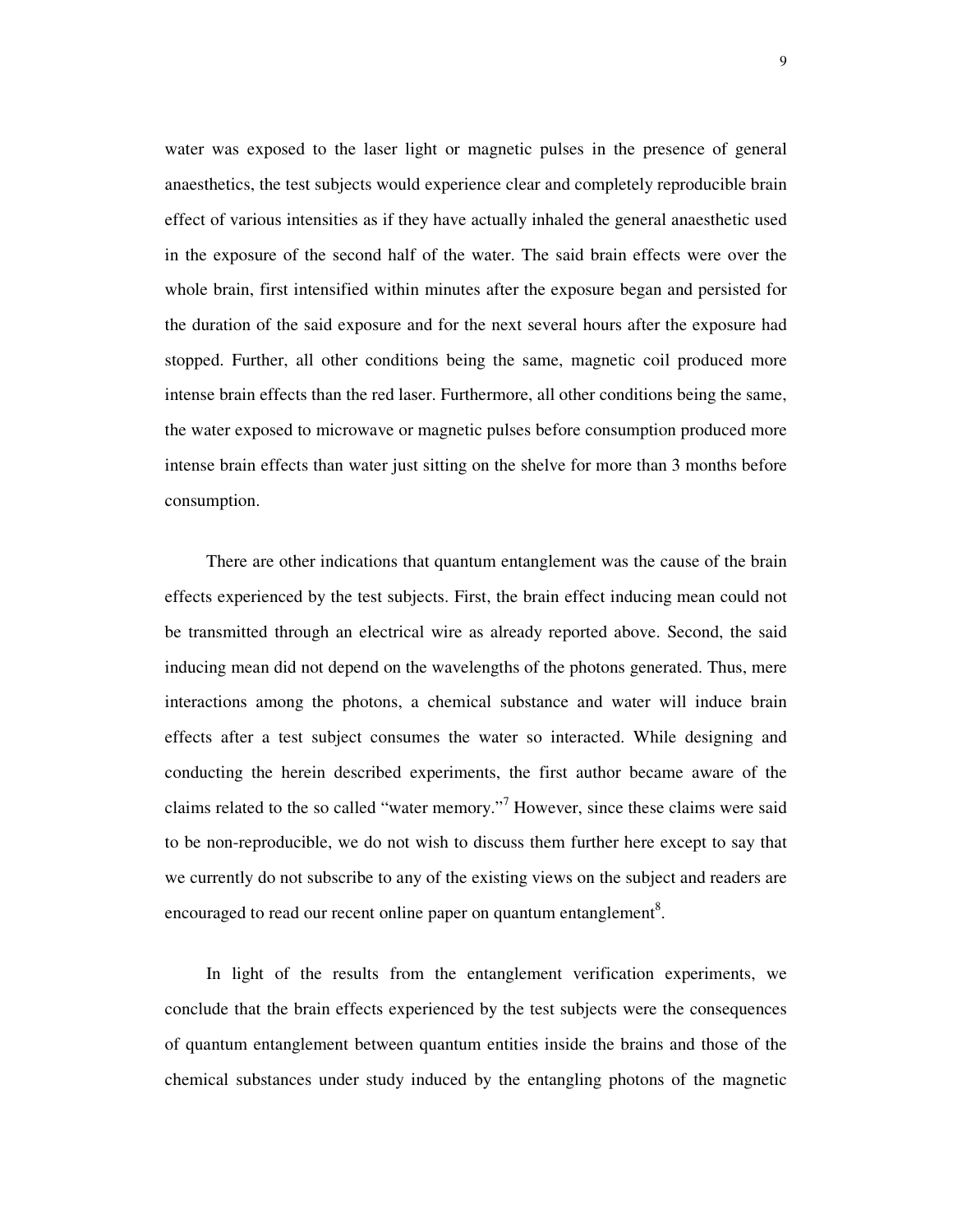pulses or applied lights. More specifically, the results obtained in the first set of experiments can be interpreted as the consequence of quantum entanglement between the quantum entities in the brain and those in the chemical substances induced by the photons of the magnetic pulses. Similarly, the results obtained from the second sets of experiments can be explained as quantum entanglement between the quantum entities in the chemical substance and those in the water induced by the photons of the magnetic pulses, laser light, microwave or flashlight and the subsequent physical transport of the water entangled with the said chemical substance to the brain after consumption by the test subject which, in turn, produced the observed brain effects through the entanglement of the quantum entities inside the brain with those in the consumed water.

We would like to point out that although the indicators used to measure the brain effects were qualitative and subjective, they reflect the first-person experiences of the qualities, intensities and durations of these effects by the test subjects since their brains were directly used as experimental probes. Further, these effects are completely reproducible under blind experimental settings so that possible placebo effects were excluded. However, as with many other important new results, replications by others are the key to independently confirm our results reported here. Our experiments may appear simple and even "primitive" but the results and implications are profound.

We first chose general anaesthetics in our experiments because they are among the most powerful brain-influencing substances. Our expectation was that, if nuclear and/or electronic spins inside the brain are involved in brain functions such as perception as recently hypothesized by  $us^2$ , the brain may be able to sense the effect of an external anaesthetic sample through quantum entanglement between these spins inside the brain and those of the said anaesthetic sample induced by the photons of the magnetic pulses by first interacting with the nuclear and/or electronic spins inside the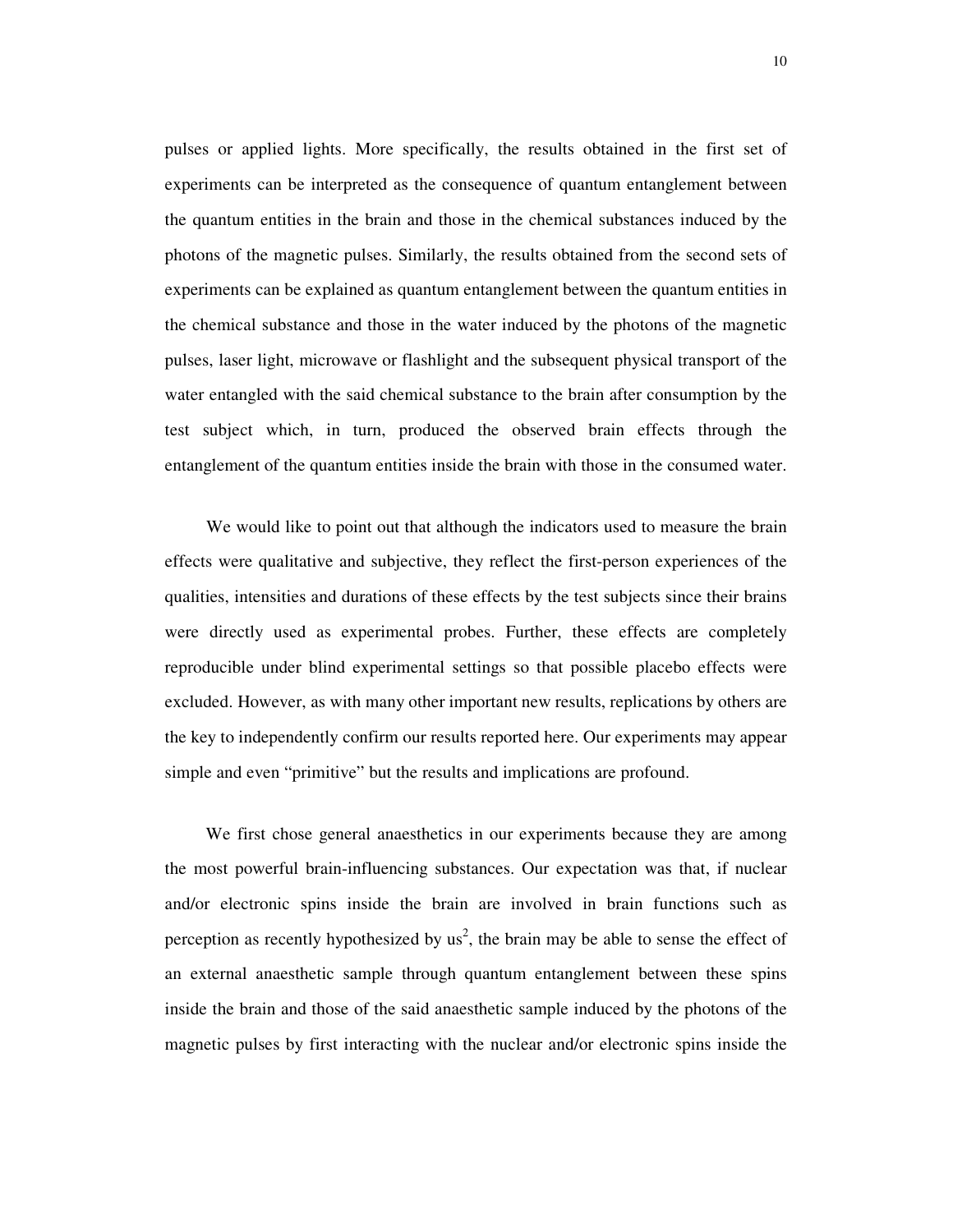said anaesthetic sample, thus carrying quantum information about the anaesthetic molecules, and then interacting with the nuclear and/or electronic spins inside the brain.

We suggest here that the said quantum entities inside the brains are likely nuclear and/or electronic spins for the reasons discussed below. Neural membranes and proteins contain vast numbers of nuclear spins such as  ${}^{1}H$ ,  ${}^{13}C$ ,  ${}^{31}P$  and  ${}^{15}N$ . These nuclear spins and unpaired electronic spins are the natural targets of interaction with the photons of the magnetic pulses or other sources. These spins form complex intra- and intermolecular networks through various intra-molecular J- and dipolar couplings and both short- and long-range intermolecular dipolar couplings. Further, nuclear spins have relatively long relaxation times after excitations<sup>9</sup>. Thus, when a nematic liquid crystal is irradiated with multi-frequency pulse magnetic fields, its <sup>1</sup>H spins can form long-lived intra-molecular quantum coherence with entanglement for information storage<sup>10</sup>. Longlived (~ .05 *ms*) entanglement of two macroscopic electron spin ensembles in room temperature has also been achieved<sup>3</sup>. Furthermore, spin is a fundamental quantum process with intrinsic connection to the structure of space-time<sup>11</sup> and was shown to be responsible for the quantum effects in both Hestenes and Bohmian quantum mechanics<sup>12, 13</sup>. Thus, we have recently suggested that these spins could be involved in brain functions at a more fundamental  $level^2$ .

Several important conclusions and implications can be drawn from our findings. First, biologically/chemically meaningful information can be transmitted through quantum entanglement from one place to another by photons and possibly other quantum objects such as electrons, atoms and even molecules. Second, both classical and quantum information can be transmitted between locations of arbitrary distances through quantum entanglement alone. Third, instantaneous signalling is physically real which implies that Einstein's theory of relativity is in real (not just superficial) conflict with quantum theory. Fourth, brain processes such as perception and other biological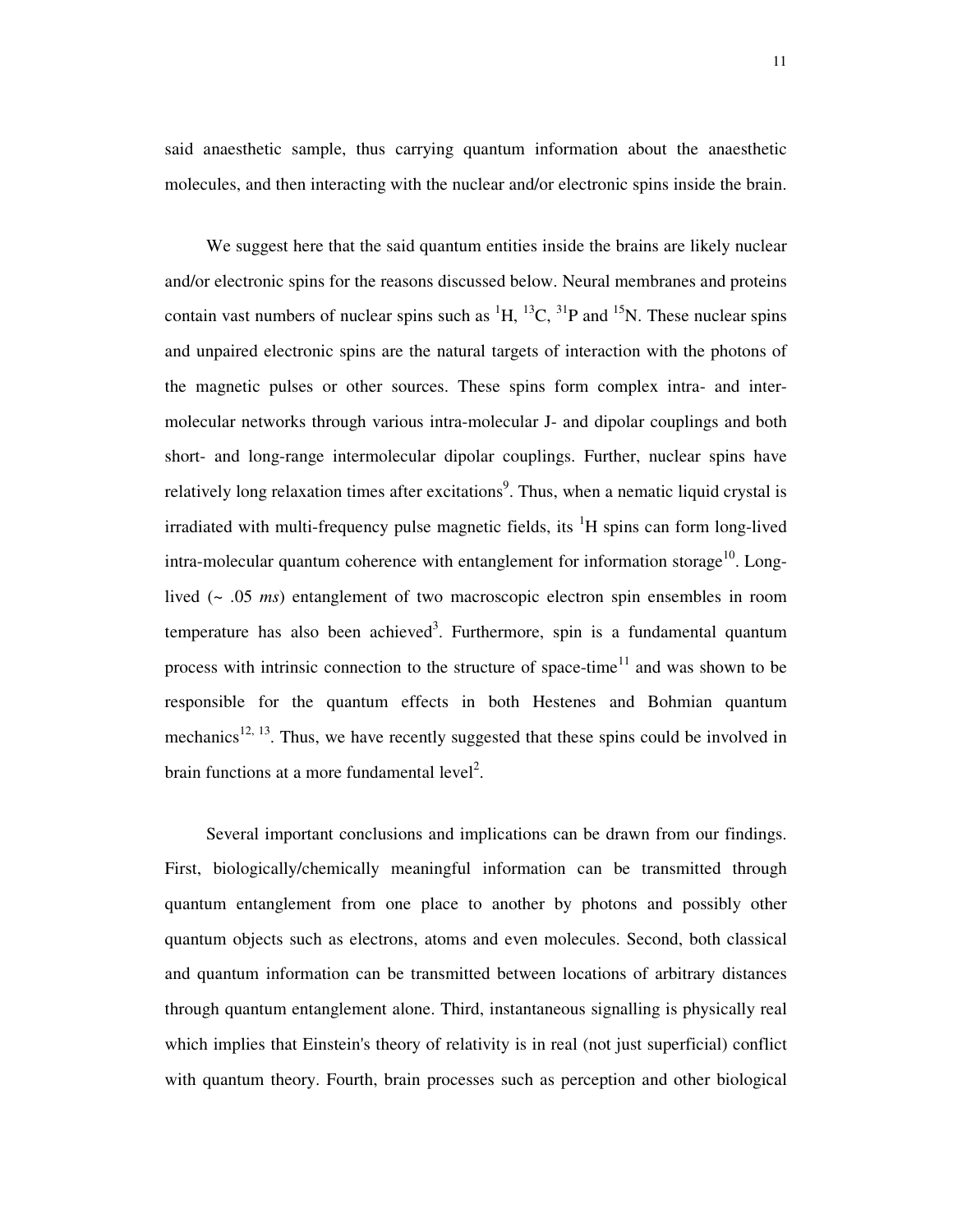processes likely involve quantum information and nuclear and/or electronic spins may play important roles in these processes.

Further, Our findings provide important new insights into the essence and implications of the mysterious quantum entanglement and clues for solving the longstanding measurement problem in quantum theory including the roles of the observer and/or consciousness. Very importantly, our findings also provide a unified scientific framework for explaining many paranormal and/or anomalous effects such as telepathy, telekinesis and homeopathy, if they do indeed exist, thus transforming these paranormal and/or anomalous effects into the domains of conventional sciences.

Finally, with respect applications, our findings enable various quantum entanglement technologies be developed. Some of these technologies can be used to deliver the therapeutic effects of many drugs to various biological systems such as human bodies without physically administrating the same to the said systems. This will dramatically reduce waste and increase productivity because the same drugs can be repeatedly used to deliver their therapeutic effects to the mass on site or from remote locations of arbitrary distances. Further, many substances of nutritional and recreational values can be repeatedly administrated to desired biological systems such as human bodies through the said technologies either on site or from remote locations. Other such technologies can be used for instantaneous communications between remote locations of arbitrary distances in various ways. Potentially, these technologies can also be used to entangle two or more human minds for legitimate and beneficial purposes.

1. Julsgaard, B., Sherson, J., Cirac, J. I., Fiurasek, J. & Polzik, E. S. Experimental demonstration of quantum memory for light. *Nature* **432,** 482–485 (2004).

2. Hu, H. P., & Wu, M. X. Spin-mediated consciousness theory. *Medical Hypotheses* **63,** 633–646 (2004). Also see *arXiv e-print* quant-ph/0208068 (2002).

3. Julsgaard, B., Kozhekin, A. & Polzik, E. S. Experimentally long-lived entanglement of two macroscopic objects. *Nature* **413,** 400–403 (2001).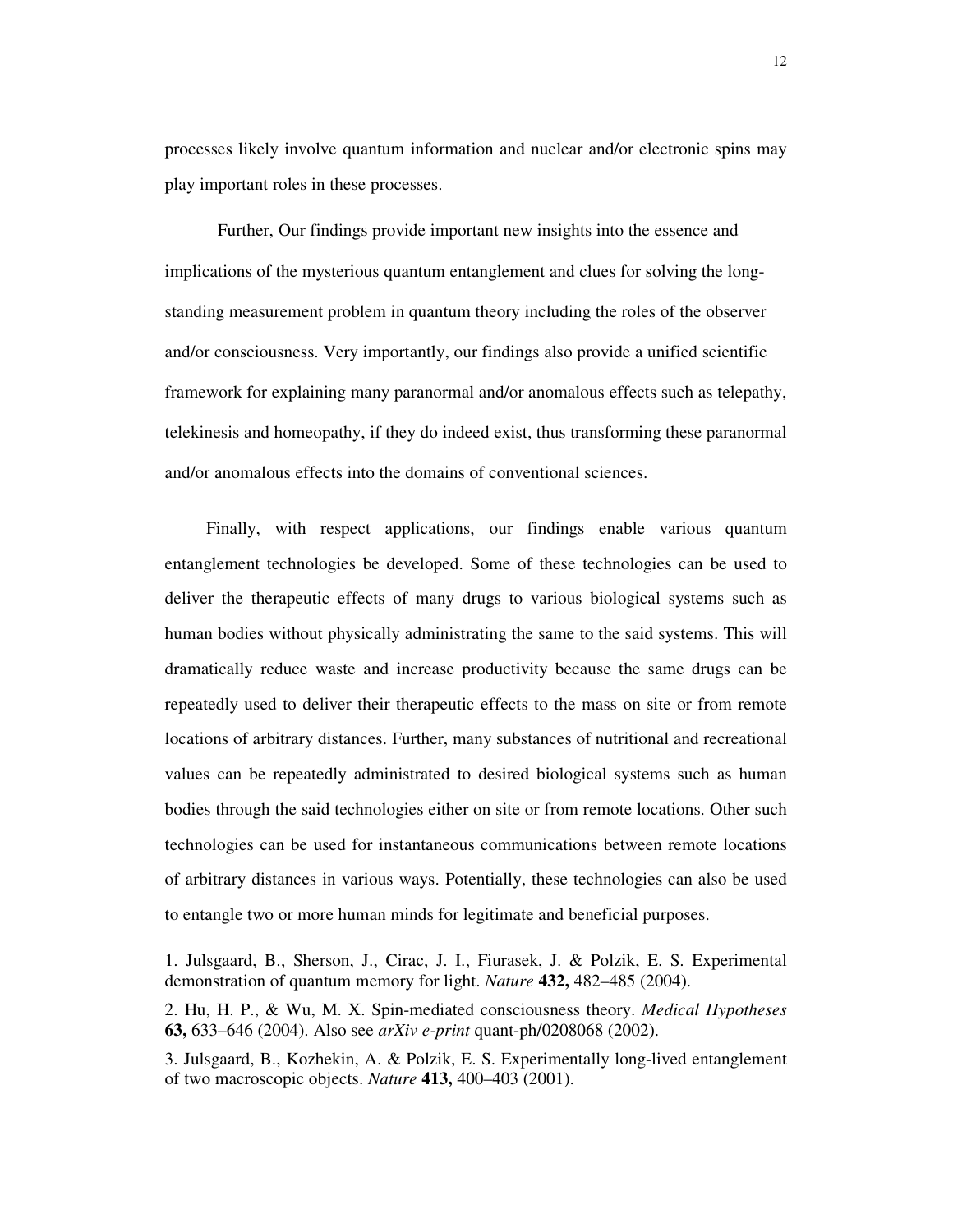4. Ghosh, S., Rosenbaum, T. F., Aeppli, G. & Coppersmith, S. N. Entangled quantum state of magnetic dipoles. *Nature* **425**, 48-51 (2003).

5. Matsukevich, D. N. & Kuzmich, A. Quantum state transfer between matter and light. *Science* **306,** 663–666 (2004).

6. Chanelière,T. *et al.* Storage and retrieval of single photons transmitted between remote quantum memorie. *Nature* **438**, 833-836 (2005).

7. Davenas, E. *et al.* Human basophil degranulation triggered by very dilute antiserum against IgE. *Nature* **333**, 816-818 (1988).

8. Hu, H. P., & Wu, M. X. Thinking outside the box: the essence and implications of quantum entanglement. *Cogprints* ID4581.

9. Gershenfeld, N. & Chuang, I. L. Bulk spin resonance quantum computation. *Science* **275,** 350–356 (1997).

10. Khitrin, A. K., Ermakov, V. L. & Fung, B. M. Information storage using a cluster of dipolar-coupled spins. *Chem. Phys. Lett.* **360,** 161–166 (2002).

11. Dirac, P. A. M. The quantum theory of the electron. *Proc. R. Soc.* A **117**, 610-624 (1928).

12. Hestenes, D. Quantum mechanics from self-interaction. *Found. Phys.* **15,** 63–78 (1983).

13. Salesi, G. & Recami, E. Hydrodynamics of spinning particles. *Phys. Rev. A* **57,** 98– 105 (1998).

| Table 1      |                | $1st$ Set: Magn. Coil | 2 <sup>nd</sup> Set: Magn. Coil<br>Laser Light |        |                |            | Flashlight     |        | Microwave      |        |
|--------------|----------------|-----------------------|------------------------------------------------|--------|----------------|------------|----------------|--------|----------------|--------|
|              | Test#          | Effect                | Test#                                          | Effect | Test #         | Effect     | Test #         | Effect | Test#          | Effect |
| Anaesthetics |                |                       |                                                |        |                |            |                |        |                |        |
| Subject A    | 13             | Yes                   | 16                                             | Yes    | 22             | Yes        | 8              | Yes    | 3              | Yes    |
| Subject B    | $\overline{2}$ | Yes                   | $\overline{c}$                                 | Yes    | 3              | Yes        | $\overline{0}$ | N/A    | $\mathbf{1}$   | Yes    |
| Subject C    | 2              | Yes                   | 6                                              | Yes    | 6              | Yes        | $\overline{0}$ | N/A    | $\mathbf{1}$   | Yes    |
| Subject D    | $\overline{2}$ | Yes                   |                                                | Yes    | 5              | <b>Yes</b> | $\overline{0}$ | N/A    | $\overline{0}$ | N/A    |
| Medications  |                |                       |                                                |        |                |            |                |        |                |        |
| Subject A    | 17             | <b>Yes</b>            | 14                                             | Yes    | 16             | Yes        |                | Yes    | 3              | Yes    |
| Subject B    |                | <b>Yes</b>            |                                                | Yes    | 3              | <b>Yes</b> | $\mathbf{0}$   | N/A    | 2              | Yes    |
| Subject C    | 3              | Yes                   | 1                                              | Yes    | $\overline{4}$ | Yes        | $\overline{0}$ | N/A    |                | Yes    |
|              |                |                       |                                                |        |                |            | $\Omega$       | N/A    |                | Yes    |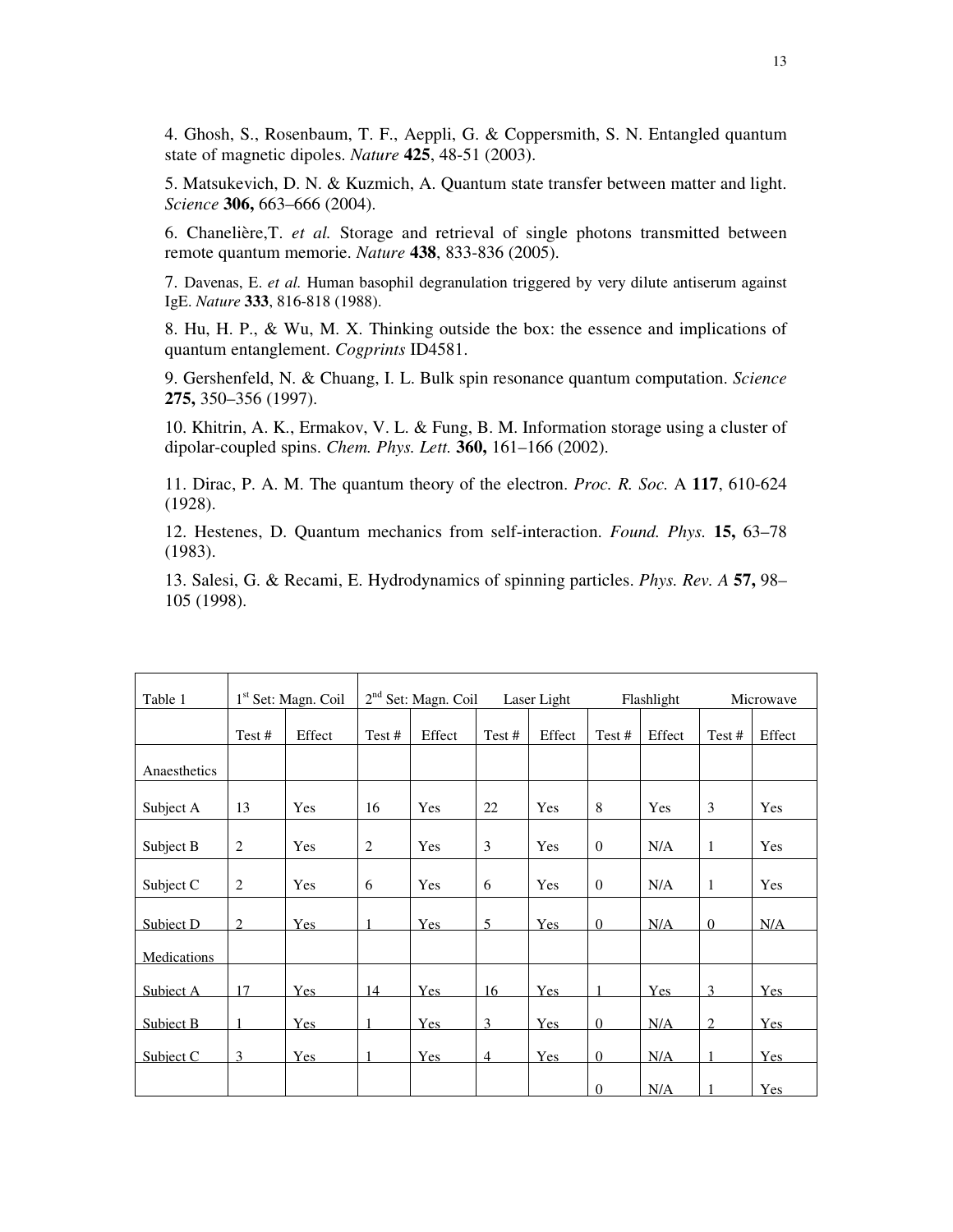| Control   |          |                |                |                |                |                |  |  |
|-----------|----------|----------------|----------------|----------------|----------------|----------------|--|--|
| Subject A | 12       | N <sub>o</sub> |                | N <sub>o</sub> | 11             | N <sub>o</sub> |  |  |
| Subject B | 3        | No             | $\overline{0}$ | N/A            |                | N <sub>o</sub> |  |  |
| Subject C |          | N <sub>o</sub> | ∍              | N <sub>o</sub> | $\overline{4}$ | N <sub>o</sub> |  |  |
| Subject D | $\Omega$ | N/A            | $\Omega$       | N/A            |                | N <sub>o</sub> |  |  |

| Table 2       | 1 <sup>st</sup> Set: Magn. Coil |            | 2 <sup>nd</sup> Set: Mag. Coil<br>Red Laser |            |                | Flashlight   |                  |            | Microwave      |        |
|---------------|---------------------------------|------------|---------------------------------------------|------------|----------------|--------------|------------------|------------|----------------|--------|
|               | Test#                           | Effect     | Test#                                       | Effect     | Test #         | $\rm Effect$ | Test#            | Effect     | Effect         | Effect |
| Chloroform    |                                 |            |                                             |            |                |              |                  |            |                |        |
| Subject A     | $\sqrt{2}$                      | Yes        | $\overline{c}$                              | Yes        | 5              | Yes          | $\sqrt{2}$       | Yes        | $\mathfrak{Z}$ | Yes    |
| Subject B     | $\boldsymbol{0}$                | N/A        | $\boldsymbol{0}$                            | N/A        | $\mathbf{1}$   | Yes          | $\boldsymbol{0}$ | N/A        | $\mathbf{1}$   | Yes    |
| Subject C     | $\mathbf{1}$                    | Yes        | $\overline{2}$                              | Yes        | $\overline{3}$ | Yes          | $\mathbf{0}$     | N/A        | $\mathbf{1}$   | Yes    |
| Subject D     | 1                               | Yes        | $\overline{0}$                              | N/A        | $\overline{2}$ | Yes          | $\overline{0}$   | N/A        | $\overline{0}$ | N/A    |
| Chloroform D  |                                 |            |                                             |            |                |              |                  |            |                |        |
| Subject A     | 3                               | <b>Yes</b> | $\overline{2}$                              | <b>Yes</b> | $\overline{2}$ | <b>Yes</b>   | 1                | <b>Yes</b> |                |        |
| Subject B     |                                 | <b>Yes</b> | $\overline{0}$                              | N/A        | $\mathbf{1}$   | <b>Yes</b>   | $\overline{0}$   | N/A        |                |        |
| Subject C     | $\boldsymbol{0}$                | N/A        | $\boldsymbol{0}$                            | N/A        | $\mathbf{1}$   | Yes          | $\overline{0}$   | N/A        |                |        |
| Subject D     | $\overline{0}$                  | N/A        | $\overline{0}$                              | N/A e      | $\overline{0}$ | N/A          | $\overline{0}$   | N/A        |                |        |
| Isoflurance   |                                 |            |                                             |            |                |              |                  |            |                |        |
| Subject A     | 3                               | Yes        | 6                                           | <b>Yes</b> | $\overline{5}$ | Yes          | $\overline{4}$   | Yes        |                |        |
| Subiect B     | $\Omega$                        | N/A        | $\mathbf{1}$                                | Yes        | $\overline{0}$ | N/A          | $\overline{0}$   | N/A        |                |        |
| Subject C     | $\Omega$                        | N/A        | $\mathbf{1}$                                | <b>Yes</b> | $\mathbf{1}$   | Yes          | $\overline{0}$   | N/A        |                |        |
| Subject D     |                                 | <b>Yes</b> | $\mathbf{1}$                                | <b>Yes</b> | 1              | <b>Yes</b>   | $\overline{0}$   | N/A        |                |        |
| Diethyl Ether |                                 |            |                                             |            |                |              |                  |            |                |        |
| Subject A     | 5                               | N/A        | 6                                           | Yes        | 10             | <b>Yes</b>   | 1                | <b>Yes</b> |                |        |
|               |                                 |            |                                             |            |                |              | $\mathbf{0}$     | N/A        |                |        |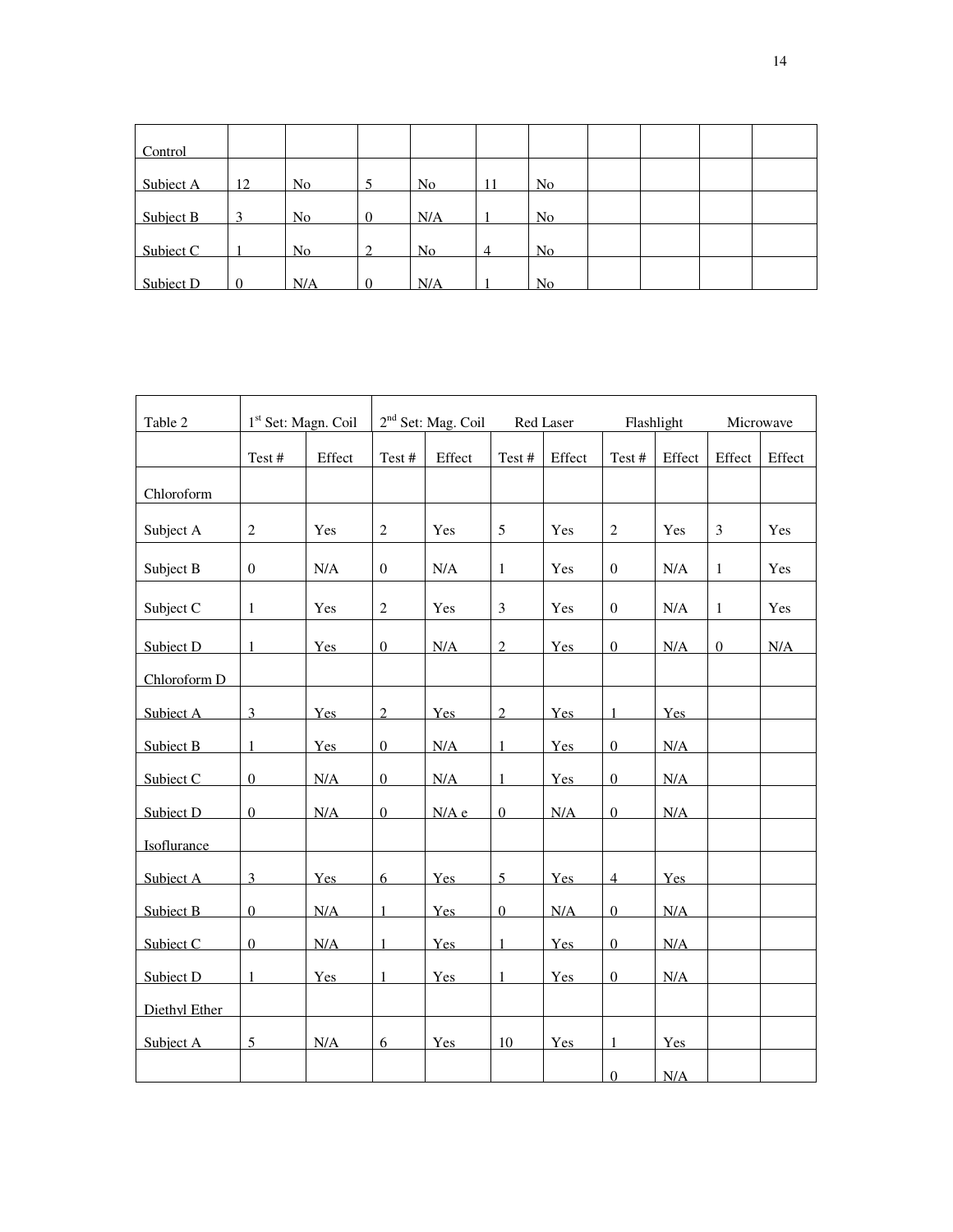| Subject C | 1              | N/A | 3              | <b>Yes</b> | $\mathbf{1}$   | Yes        | $\overline{0}$ | N/A |  |
|-----------|----------------|-----|----------------|------------|----------------|------------|----------------|-----|--|
| Subject D | $\mathbf{0}$   | N/A | $\overline{0}$ | N/A        | 2              | <b>Yes</b> | $\mathbf{0}$   | N/A |  |
| Morphine  |                |     |                |            |                |            |                |     |  |
| Subject A | 5              | Yes | $\tau$         | <b>Yes</b> | 5              | <b>Yes</b> |                |     |  |
| Subject B | $\Omega$       | N/A | $\mathbf{1}$   | <b>Yes</b> | 2              | <b>Yes</b> |                |     |  |
| Subject C | $\overline{0}$ | N/A | $\mathbf{1}$   | <b>Yes</b> | $\overline{2}$ | <b>Yes</b> |                |     |  |
| Subject D | $\mathbf{0}$   | N/A | $\mathbf{0}$   | N/A        | $\overline{2}$ | Yes        |                |     |  |
| Other Med |                |     |                |            |                |            |                |     |  |
| Subject A | $\tau$         | Yes | $\overline{4}$ | Yes        |                |            |                |     |  |
| Subject B | 1              | Yes | $\overline{0}$ | N/A        |                |            |                |     |  |
| Subiect C | 3              | Yes | $\overline{0}$ | N/A        |                |            |                |     |  |
| Subject D | $\Omega$       | N/A | $\overline{0}$ | N/A        |                |            |                |     |  |

| Table 3   | <b>First Set</b> |                | Second Set |                | Third Set |                | Fourth Set |                |
|-----------|------------------|----------------|------------|----------------|-----------|----------------|------------|----------------|
|           | Test #           | Effect         | Test#      | Effect         | Test#     | Effect         | Test#      | Effect         |
| Subject A | 8                | Yes            | 8          | Yes            | 3         | Yes            | 3          | Yes            |
| Subject B | $\overline{2}$   | Yes            | 3          | Yes            | 2         | Yes            | 1          | Yes            |
| Subject C | 3                | Yes            | 2          | Yes            | 1         | Yes            | 1          | Yes            |
|           |                  |                |            |                |           |                |            |                |
| Control   |                  |                |            |                |           |                |            |                |
| Subject A | $\mathfrak{2}$   | N <sub>o</sub> | 8          | No             | 3         | No             | 3          | N <sub>o</sub> |
| Subject B | $\boldsymbol{0}$ | N/A            | 3          | No             | 2         | No             | 1          | No             |
| Subject C |                  | No             | 2          | N <sub>o</sub> |           | N <sub>o</sub> |            | N <sub>o</sub> |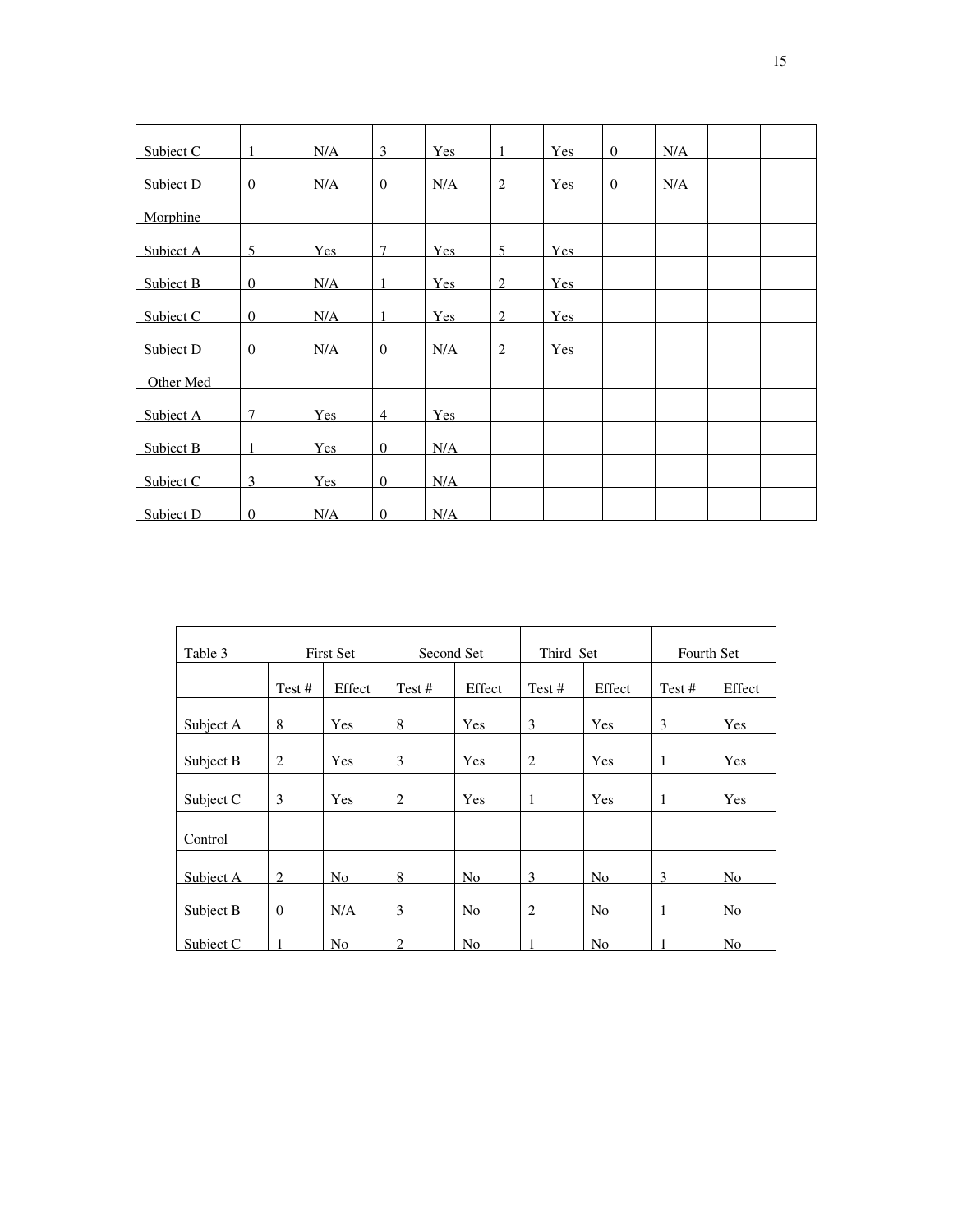

Figure1. Photograph of a typical setup for the first set of experiments with a magnetic coil.



Figure2. Photograph of a typical setup for the second set of experiments with a magnetic coil.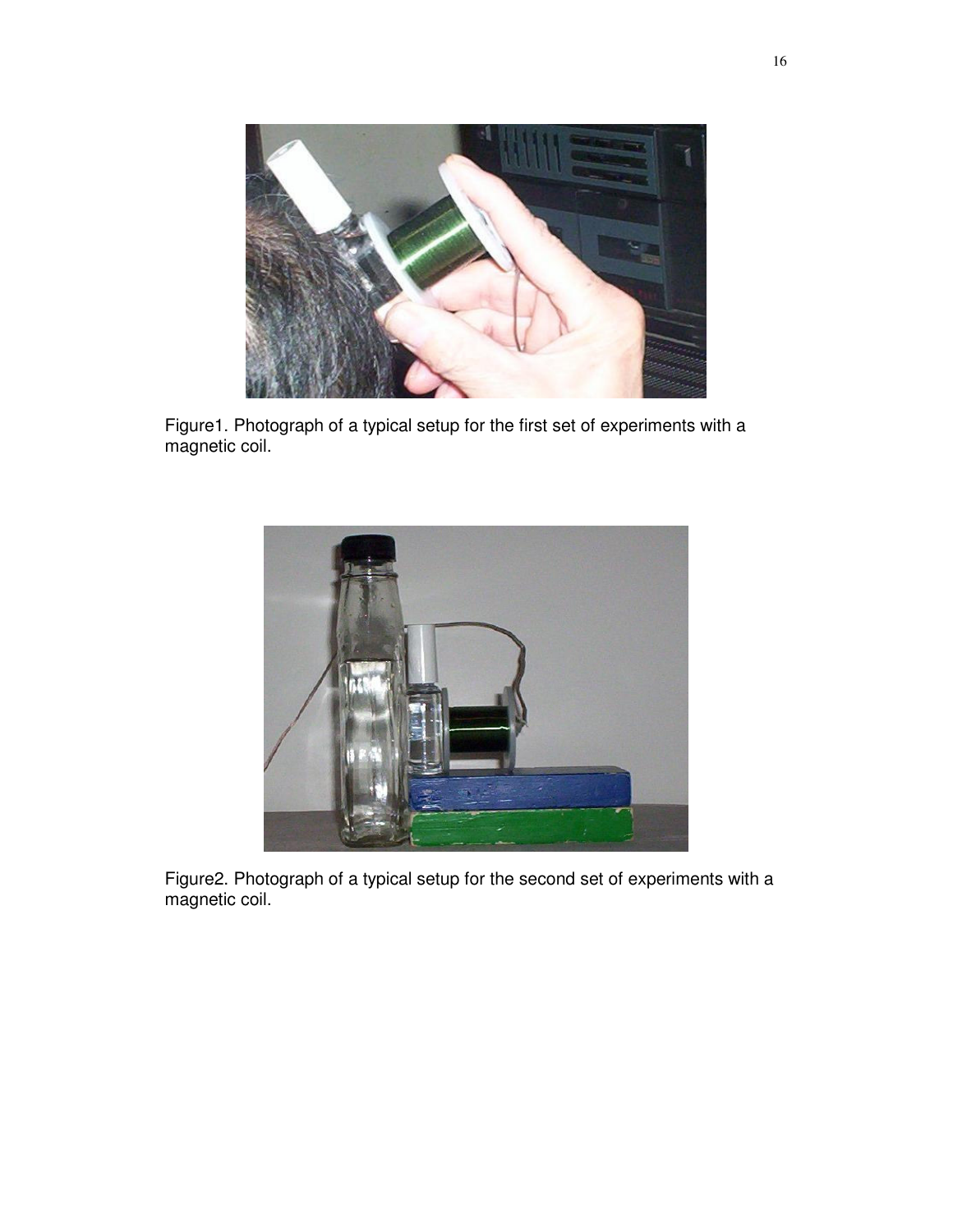

Figure3. Photograph of a typical setup for the second set of experiments with a 50*mW* red laser device.



Figure4. Photograph of a setup for the entanglement verification experiments.